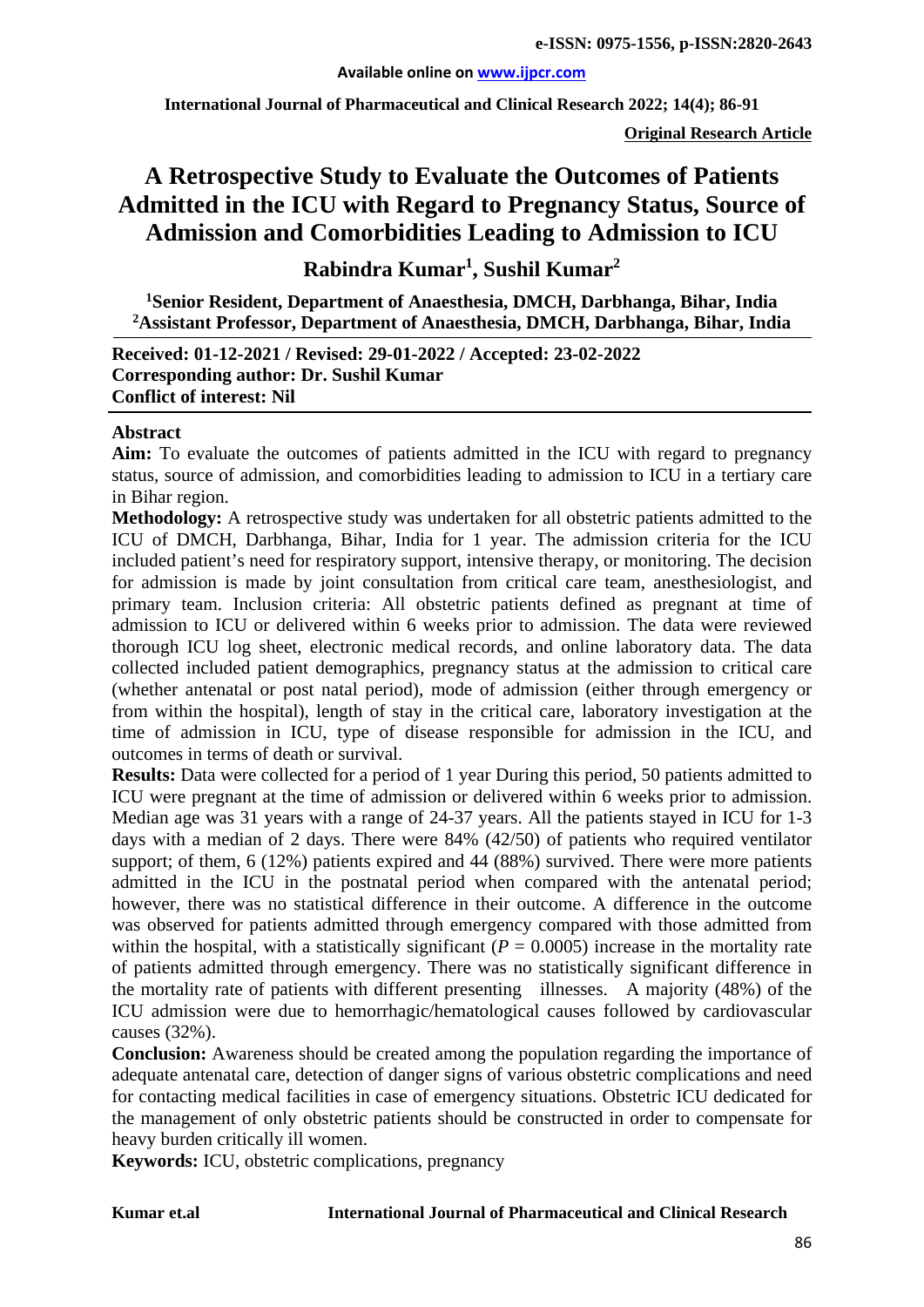This is an Open Access article that uses a fund-ing model which does not charge readers or their institutions for access and distributed under the terms of the Creative Commons Attribution License (http://creativecommons.org/licenses/by/4.0) and the Budapest Open Access Initiative (http://www.budapestopenaccessinitiative.org/read), which permit unrestricted use, distribution, and reproduction in any medium, provided original work is properly credited.

#### **Introduction**

Obstetric patients are usually young and healthy and mostly go through pregnancy and labor uneventfully. However, small proportion of these women will require admission to the intensive care unit (ICU), and provision of this care is a matter of life and death for them. Most women who ultimately require critical care have no prior risk factor, indicating toward a very important fact that the risk of serious maternal morbidity is relevant to all pregnancies and not only for patients who are considered high risk [1].

These patients may present with preexisting diseases which further aggravates during pregnancy or acute diseases which may or may not be specific to pregnancy. The outcome of obstetric patients admitted to ICU depends on their presenting illness, current status at time of admission, and facilities available in the ICU [2].

Pregnancy is a special physiological condition in a woman's life but sometimes could have detrimental effect to the extent of severe maternal morbidity or mortality. The critically ill obstetric patient represents a challenge that usually requires a multidisciplinary approach. Lack of awareness and the absence of regular antenatal care make the critically ill patients to be referred late and sometimes in moribund conditions. In order to provide them specialized care and reduce maternal mortality and morbidity, specialized obstetric intensive care units and high dependency units need to be established. Evaluation of obstetric admissions to intensive care unit (ICU) is one of the ways to approach surveillance of critically ill women in pregnancy in a tertiary care facility [3].

Data from developed countries show an ICU admission rate of 0.1–1.7% [4]. Critically ill obstetric patients account for as much as 7% of the ICU admissions in developing countries, while they account for only 0.2%–0.9% in developed countries.[3,4] The reason for small percentage of ICU admission in developed countries is because of easy access to specialized centers for obstetric services and better healthcare facilities [5]. One study done in Finland shows critical care admission of obstetric patients to be in the range of 0.7%–2.1% per 100 deliveries with 0% mortality [1]. In contrast, one study from the tertiary care government institute in South India, catering to 1.7 million patients per year, shows admission of obstetric patient to be around 11.6% of total admission to critical care [6]. The aim of this retrospective analysis is to review the outcomes of patients admitted in the ICU with regard to pregnancy status, source of admission, and comorbidities leading to admission to ICU.

### **Materials and Methods:**

A retrospective study was undertaken for all obstetric patients admitted to the ICU of DMCH, Darbhanga, Bihar, India for 1 year.

### Methodology

The admission criteria for the ICU included patient's need for respiratory support, intensive therapy, or monitoring. The decision for admission is made by joint consultation from critical care team, anesthesiologist, and primary team. Inclusion criteria: All obstetric patients defined as pregnant at time of admission to ICU or delivered within 6 weeks prior to admission.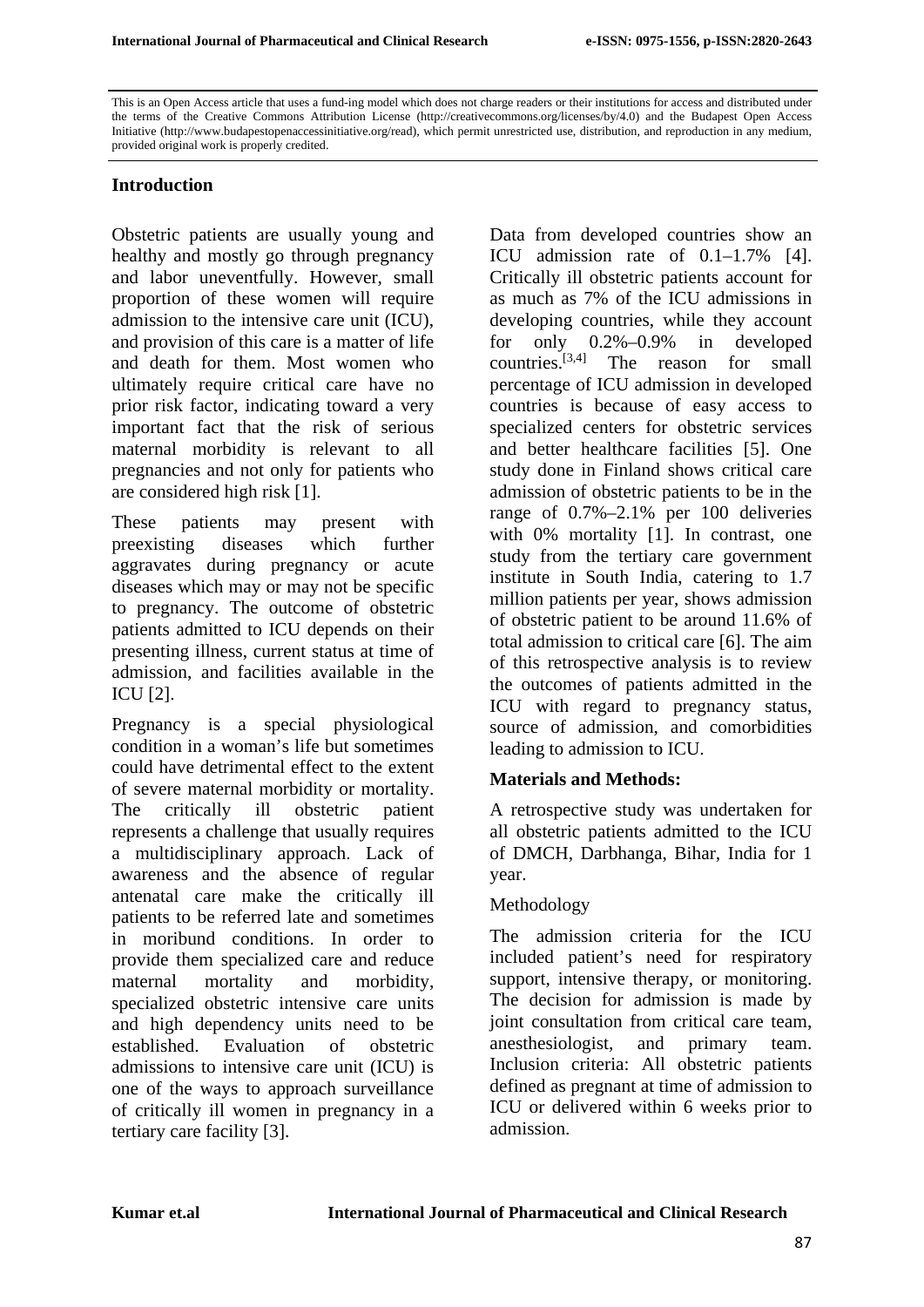The data were reviewed thorough ICU log sheet, electronic medical records, and online laboratory data. The data collected included patient demographics, pregnancy status at the admission to critical care (whether antenatal or post natal period), mode of admission (either through emergency or from within the hospital), length of stay in the critical care, laboratory investigation at the time of admission in ICU, type of disease responsible for admission in the ICU, and outcomes in terms of death or survival.

## **Results:**

Data were collected for a period of 1 year. During this period, 50 patients admitted to ICU were pregnant at the time of admission or delivered within 6 weeks prior to admission. Median age was 31 years with a range of 24-37 years. All the patients stayed in ICU for 1-3 days with a median of 2 days.

| Variables                      | Median (Range)      |
|--------------------------------|---------------------|
| Age (in years)                 | $31(24-37)$         |
| ICU stay (in days)             | $2(1-3)$            |
| $Hb$ (gm/dL)                   | $9.7(8.23-11.10)$   |
| WBC (10 <sup>9</sup> /L)       | $14.6(8.45-18.04)$  |
| Creatinine $(mg/dL)$           | $0.84(0.25 - 1.42)$ |
| Platelets $(10^9/L)$           | $140(75-205)$       |
| International normalized ratio | $1.2(0.9-1.5)$      |

**Table 1: Demographics and laboratory findings**

There were 84% (42/50) of patients who required ventilator support; of them, 6 (12%) patients expired and 44 (88%) survived. Table 2 summarizes the outcomes of obstetric patients admitted to ICU in relation to their pregnancy status as whether they required ICU admission during the antenatal or postnatal period and their source of admission either through emergency or from within the hospital. There were more patients

admitted in the ICU in the postnatal period when compared with the antenatal period; however there was no statistical difference in their outcome. A difference in the outcome was observed for patients admitted through emergency compared with those admitted from within the hospital, with a statistically significant (*P*   $= 0.0005$ ) increase in the mortality rate of patients admitted through emergency [Table 2].

| Table 2: Outcome of patients in relation to pregnancy status and source of admission to |  |  |
|-----------------------------------------------------------------------------------------|--|--|
| the intensive care unit                                                                 |  |  |

| Variables                     |                                                  | Total $(n=50)$ | Expired $(n=6)$ Survived $(n=44)$ | p-value |  |
|-------------------------------|--------------------------------------------------|----------------|-----------------------------------|---------|--|
| Antenatal status<br>Postnatal | Antenatal                                        | 9(18%)         |                                   | 0.134   |  |
|                               |                                                  | 41 (82%)       |                                   |         |  |
| Source<br>admission           | Emergency                                        | 7 (14%)        |                                   |         |  |
|                               | Operating rooms $\text{or}_{43 (86\%)}$<br>wards |                | 41                                | 0.005   |  |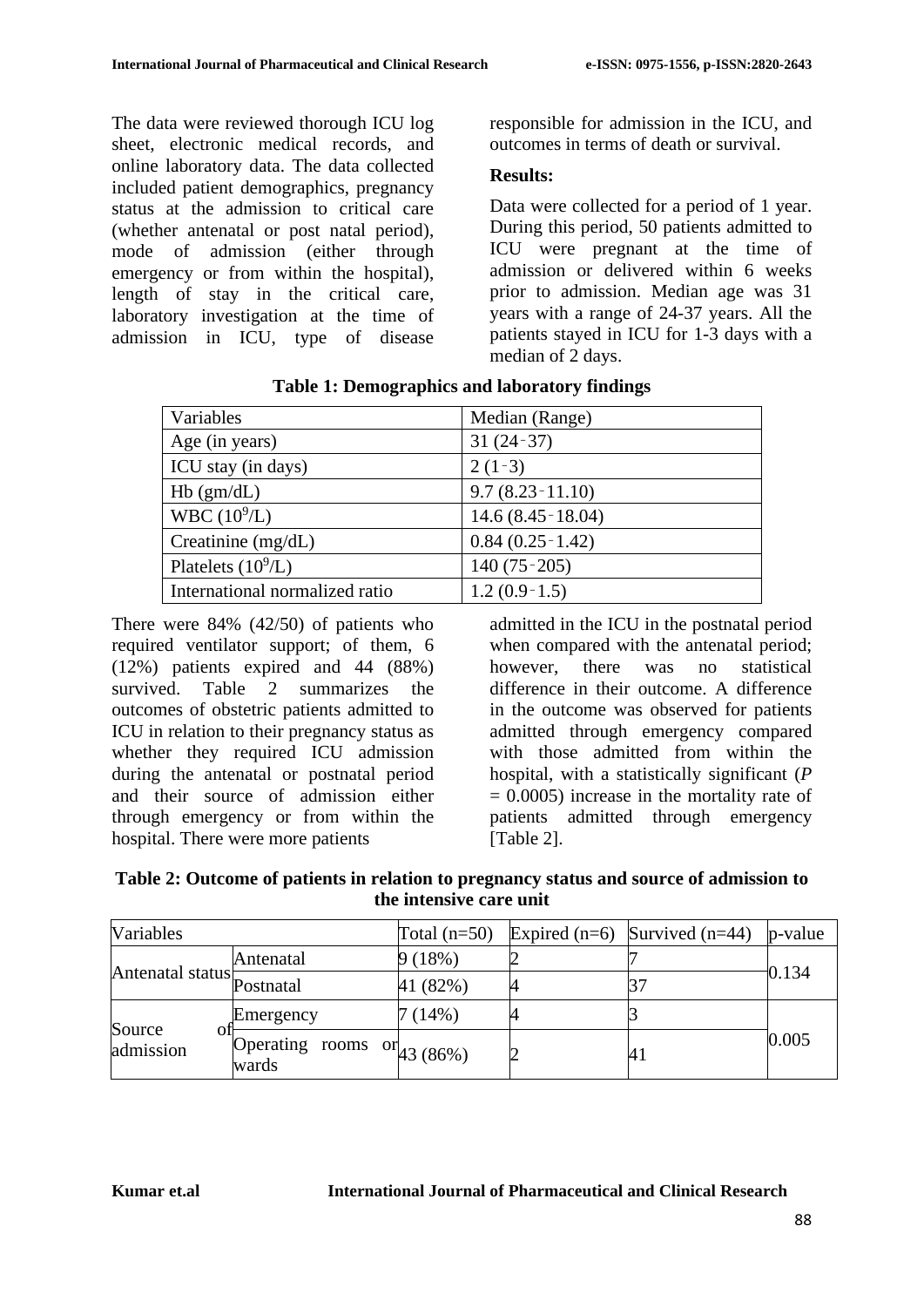Comparison of outcomes of patients with different presenting illnesses requiring admission to the ICU is shown in Table 3.

There was no statistically significant difference in the mortality rate of patients

with different presenting illnesses. A majority (48%) of the ICU admission were due to hemorrhagic/hematological causes followed by cardiovascular causes (32%).

| Table 3: Comparison of outcomes of patients with different presenting illnesses |  |  |  |
|---------------------------------------------------------------------------------|--|--|--|
| requiring admission to the intensive care unit                                  |  |  |  |

| Complications      | Total $(n=50)$ | Expired $(n=6)$  | Survived (n=44) P-value |       |  |
|--------------------|----------------|------------------|-------------------------|-------|--|
| <b>CVS</b>         | 16 (32%)       |                  | 14                      | 0.128 |  |
| Cardiomyopathy     | 4              |                  | 3                       |       |  |
| Mitral stenosis    |                | 0                |                         |       |  |
| <b>IHD</b>         |                |                  |                         |       |  |
| Pre-eclampsia      |                |                  |                         |       |  |
| Eclampsia          |                |                  |                         |       |  |
| PIH                |                |                  |                         |       |  |
| <b>Respiratory</b> | (2%)           | $\boldsymbol{0}$ |                         | 0.211 |  |
| Pneumonia          |                | 0                |                         |       |  |
| <b>Renal (AKI)</b> | 4(8%)          |                  | 3                       | 0.092 |  |
| Hematological      | 24 (48%)       | $\overline{2}$   | 22                      | 0.827 |  |
| <b>APH</b>         | 2              | 0                | 2                       |       |  |
| <b>PPH</b>         | 18             |                  | 18                      |       |  |
| Dengue             |                |                  | 0                       |       |  |
| <b>DIC</b>         |                |                  |                         |       |  |
| Low PLT            |                |                  |                         |       |  |
| <b>CNS</b>         | (4%)           |                  |                         | 0.382 |  |
| Meningitis         |                | 0                |                         |       |  |
| <b>Stroke</b>      |                |                  | 0                       |       |  |
| GI                 | 3(6%)          | 0                | 3                       | 0.999 |  |
| Liver failure      |                | 0                |                         |       |  |
| Cirrhosis          |                | 0                |                         |       |  |
| Hepatic            |                |                  |                         |       |  |
| Encephalopathy     |                | 0                |                         |       |  |
| Ventilator         | 42 (84%)       | 6                | 36                      | 0.337 |  |

#### **Discussion:**

With the advent of invasive hemodynamic monitoring technology, approaches to critical care in obstetric patients, particularly those with preeclampsia, have received significant attention [7]. There are multiple publications describing the technique, indications, complications, and parameters of pulmonary artery catheter use in obstetric patients.'? However, to our knowledge, there is only one study that has systematically reviewed obstetric patients who required critical care [8]. In that study, patients were admitted to an obstetric intensive care unit (ICU) located on the labor and delivery floor. Therefore,

it included many patients admitted simply for close observation and only a minority admitted for major organ system dysfunction. Thus, there are limited data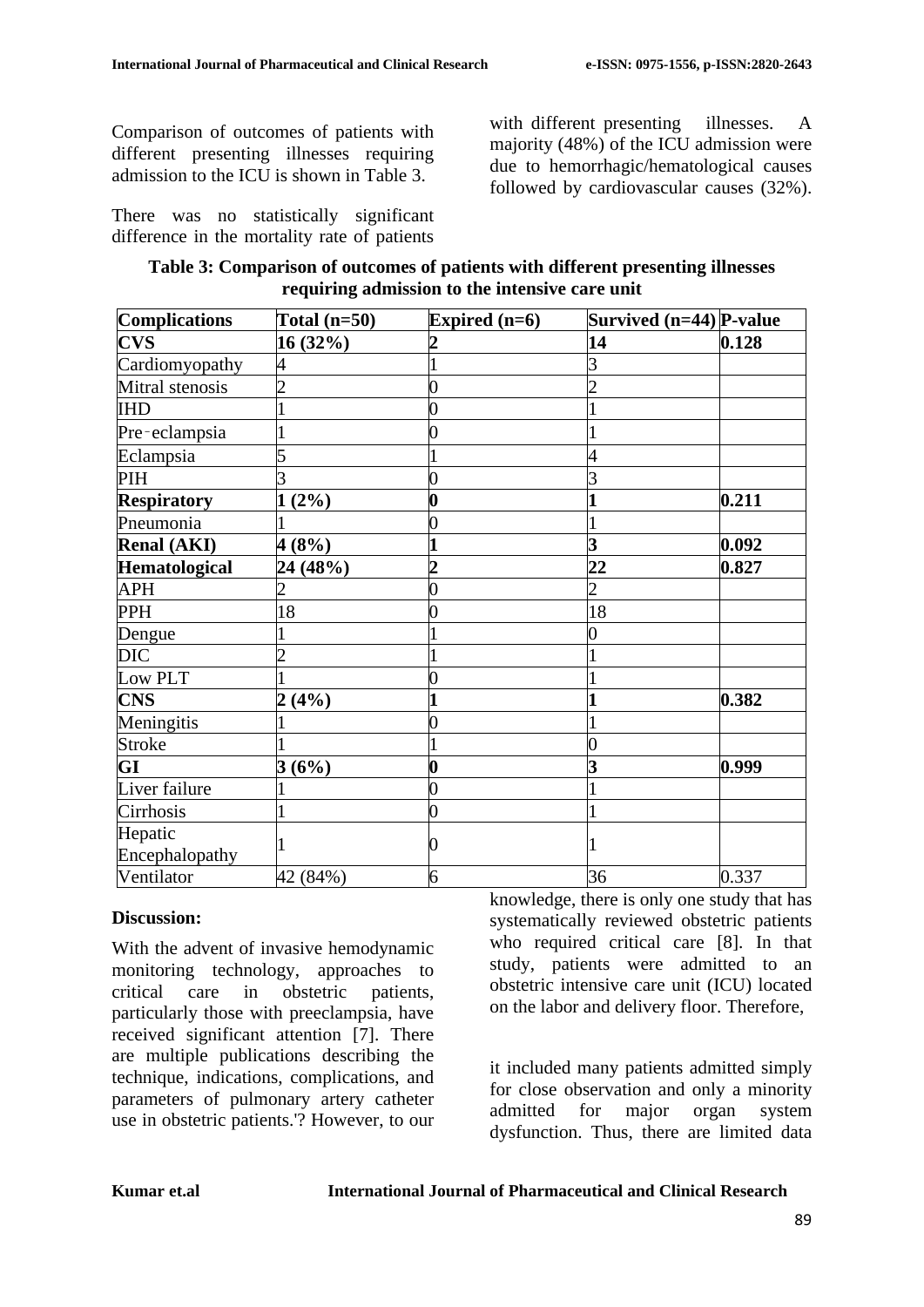available on the obstetric patient who becomes critically ill antepartum or postpartum.

The results from this study showed a significant improvement in the mortality rate from obstetric hemorrhage when compared with previous report from the same institution (2.7% vs. 12%).[2] Morbidly adherent placenta (MAP) was found to be the cause of hemorrhage in a majority of the cases in this study (48%) and in a previous study (33%) from the same institution.[2] The rising trend of repeat cesarean section has been implicated as a cause of MAP and obstetric ICU referrals [9].

An overall decline in mortality (12% vs. 21.6%) was also observed in critically ill obstetric patients compared with a previous report from the same institution.[2] The cause of mortality was highest in patients admitted with eclampsia (37.5%) followed by cardiomyopathy and complications such as DIC, acute respiratory distress syndrome, sepsis, and intracranial bleed.

The mortality was significantly associated with mode of admission as six out of eight patients who died were referred from other hospitals and admitted through emergency. The results are comparable to the study done in the tertiary care government hospital of south India, where high mortality was associated with referred patients from peripheral hospitals.[6] Unfortunately, many peripheral hospitals in developing countries are unequipped to deal with the obstetric emergencies, and by the time these patients reach tertiary care hospitals, they already have high APACHE and predicted mortality.[6]

There exists heterogeneity in access to healthcare system of low- and middleincome countries. This is often apparent in countries having a two-tiered system consisting of both public hospitals and private hospitals, with mean cost of \$3300 for receiving treatment in the critical care unit.[2] The findings of this study done in private care tertiary hospital reveal an overall improvement in the mortality of critically ill obstetric patients, but the data are not an overall representation of a developing country.

82 % of the women admitted to the ICU in this study were postpartum. There are at least two possible explanations for this finding. It is well-known that in the postpartum period, there are significant hemodynamic changes, including a 65 percent increase in cardiac output, acute blood loss at delivery, and a decrease in plasma protein oncotic pressure [10-13]. It is obvious that these cardiovascular dynamics may exacerbate symptoms in patients with underlying cardiovascular or pulmonary dysfunction whether of medical or obstetric origin. A second possible explanation for the higher number of postpartum ICU admissions reflects a reluctance to move a pregnant woman away from the expertise of obstetric personnel, unless it is absolutely necessary.[14]

The most common reasons for ICU admission in this study were obstetric hemorrhage, hypertension and its complications. A lot of issues need be addressed at different levels of patient care. A multidisciplinary team approach is appropriate in obstetric critical care settings. In addition to timely referral, health education and training of health professionals may improve clinical outcome and better obstetric practice, especially in countries like India.

# **Conclusion:**

Awareness should be created among the population regarding the importance of adequate antenatal care, detection of danger signs of various obstetric complications and need for contacting